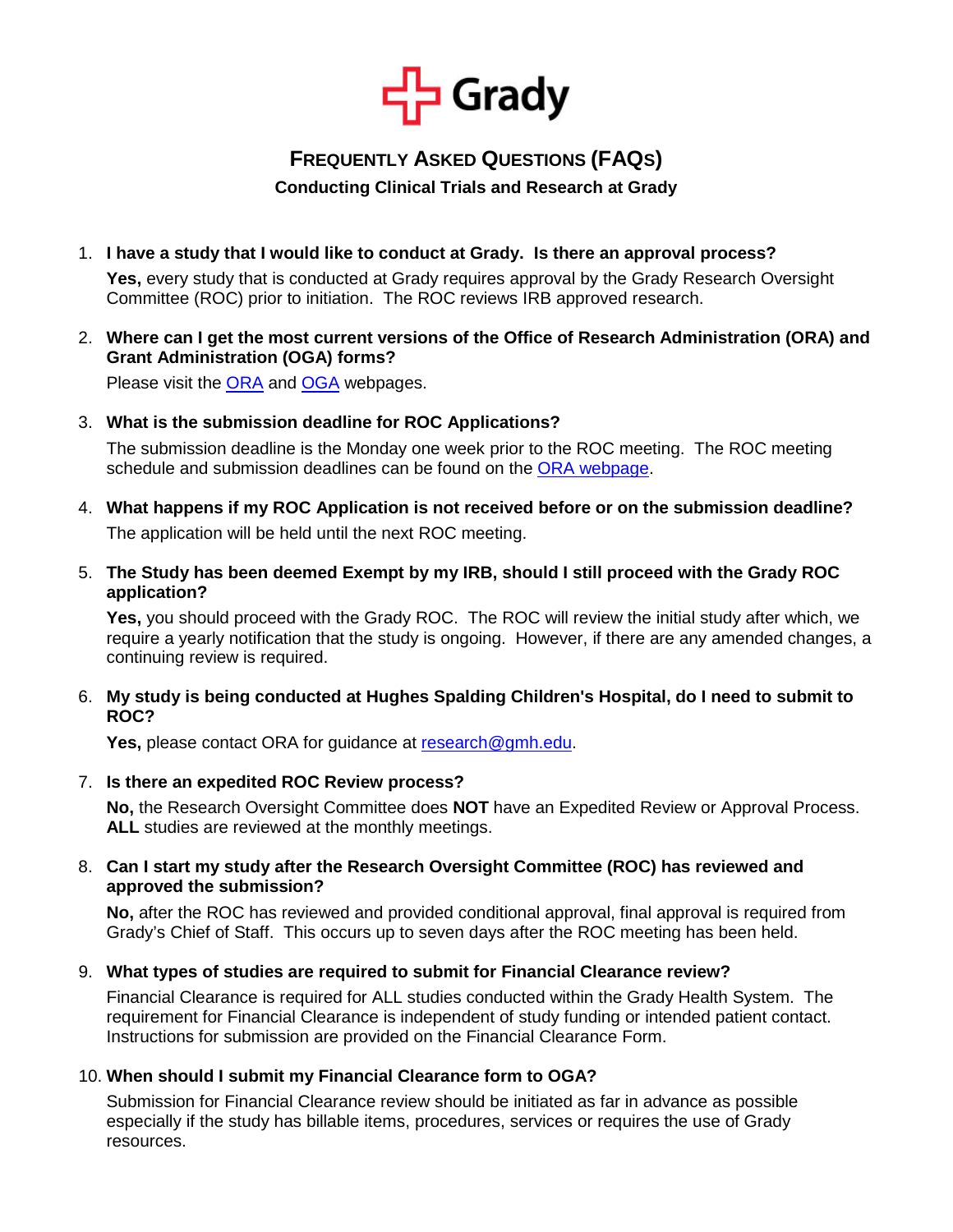# **Srady Conducting Clinical Trials & Research at Grady FAQs**

## 11. **How long does it take to get Financial Clearance approval?**

Once OGA has received a **complete** Financial Clearance Application packet, the review process takes approximately 10 business days.

#### 12. **Can I submit my ROC application while waiting for Financial Clearance approval**?

**Yes,** we encourage you to complete and submit your ROC application according to the established deadlines while waiting on your Financial Clearance approval. Simultaneous submission to ORA and OGA is also acceptable. You may do so by sending all documents, in the format(s) required for each submission, by email to [research@gmh.edu](mailto:research@gmh.edu) and [grants@gmh.edu.](mailto:grants@gmh.edu) OGA will disseminate the Financial Clearance approval to the PI and to ORA to be included with the ROC application.

#### 13. **How often do I need to obtain Financial Clearance?**

Financial clearance is required:

- At initial ROC submission
	- For study modifications/amendments, especially if there are changes specific to:
		- Contacts pertinent to the financial matters of the study
		- Funding and sponsor information
		- Changes in study status that affect billable activity (i.e. study procedures and billable items)
	- Before study closure, to begin financial closeout processes
- For ROC renewal

# 14. **Can a study receive Financial Clearance approval if it has not received IRB approval?**

**No,** a study must have IRB approval to receive Financial Clearance approval but OGA will perform preliminary review and provide pricing information and/or guidance for patient related procedures without IRB approval.

#### 15. **The study requires a subcontract or other contractual arrangement, who do I contact for assistance?**

All subcontracts and other contractual arrangements should initially be submitted to [grants@gmh.edu.](mailto:grants@gmh.edu)

#### 16. **Where do I get the information required to populate the billable procedure/service section of the Financial Clearance Form?**

This information is obtained from the budget that the PI's institution approved for the study. The PI is responsible for completing the first four columns of this section of the FCF, which are labeled CPT code, Description, 'Insur' (Insurance Coverage), and Quantity.

#### 17. **Who do I contact to get fee information for the procedures/services (e.g. labs) in my study?**

OGA is responsible for providing fee information for research procedures/services. The list of clinical procedures/services must be prepared by the PI for fee information to be requested. Fees obtained from other Grady Departments may not valid for Financial Clearance.

# 18. **What is a National Clinical Trial number (NCT)?**

A study or trial that is registered on the [www.clinicaltrials.gov](http://www.clinicaltrials.gov/) site is given a NCT number as its identifier. The NCT number should be provided on the Financial Clearance form.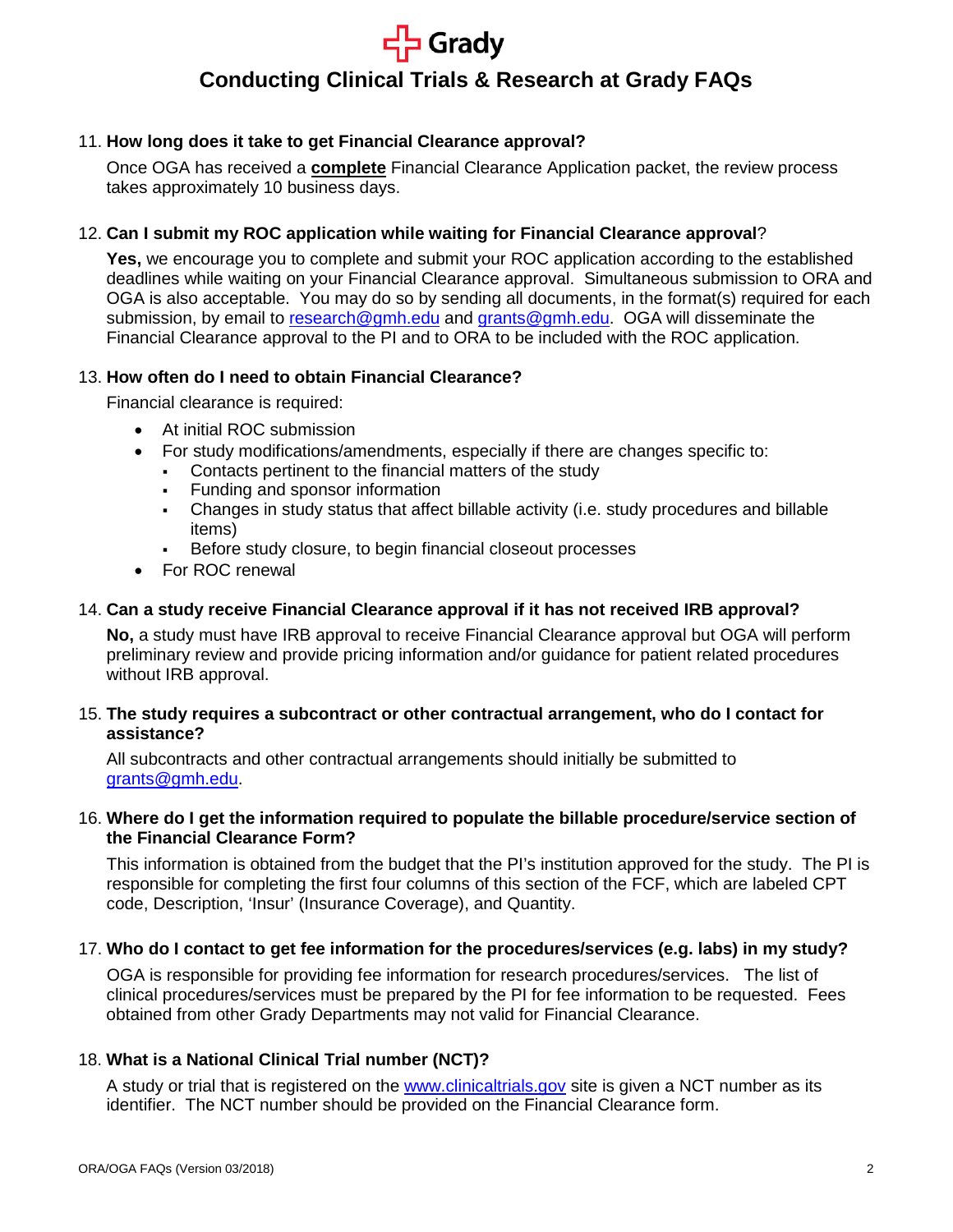

# **Conducting Clinical Trials & Research at Grady FAQs**

#### 19. **My research proposes the use of equipment, supplies, and investigational product and/or a device, are there specific requirements for their use?**

**Yes,** these items MUST obtain approval prior to initiating their use at Grady. Contact OGA as soon as possible to facilitate contracts or other agreements and provide guidance for obtaining these approvals.

#### 20. **I do not have access to the medical records I need for my study. How do I obtain them?**

Medical records are obtained through services provided by Grady's Health Information Management (paper charts) or Grady's Clinical Business and Intelligence (Epic data) departments. Guidance for obtaining these services is provided by ORA.

#### 21. **How do I coordinate clinical pharmacy services for my study?**

Investigational Drug Services (IDS), at Grady Hospital or IDP, require a Pharmacy Estimate that is provided by Philip Powers at [powers@gmh.edu](mailto:powers@gmh.edu) or Kay Woodson at [kwoodson@gmh.edu,](mailto:kwoodson@gmh.edu) respectively. The pharmacy estimate must be submitted with the Financial Clearance Form.

## 22. **Can I engage a Grady department in providing services for my study prior to obtaining ROC approval?**

**No,** services of Grady employees and/or departments should not be sought outside of obtaining financial clearance and ROC approval. The financial clearance process coordinates the use of departmental resources at Grady.

#### 23. **Does my EPIC access expire?**

**Yes,** the EPIC access expiration date may expire if a ROC Renewal application is not submitted prior to the ROC Expiration date of the study.

# 24. **Do I have to submit for EPIC access annually?**

**No,** ORA will communicate EPIC renewal information with Grady's Information Security team when a complete ROC Renewal application is submitted.

#### 25. **Does my badge expire when my EPIC access expires?**

**No,** the badge expiration and EPIC access expiration dates are different. Badges should be renewed annually using the ORA Personnel Confirmation Form located at the [ORA webpage.](http://www.gradyhealth.org/static/office-of-research-administration)

#### 26. **We simply want to add personnel to the study. What is the process each time we want to add someone to the study?**

Only submit the IRB approval letter and receipt, that adds the staff member, to [research@gmh.edu.](mailto:research@gmh.edu) However, if the staff member requires EPIC access, you are required to complete and submit the EPIC Request form along with evidence of CITI training. Remember to copy [grants@gmh.edu](mailto:grants@gmh.edu) on your submission to notify OGA of the personnel amendment.

#### 27. **Do I have to enroll patients in Epic if my study is non-billable (i.e. survey)?**

**No,** a non-billable study will not have a Plan Code/Payor ID or Epic profile thus patient enrollment is not required. However, patient enrollment in Epic is required for **ALL** studies that involve billable procedures/services and Standard of Care (SOC) procedures. Please refer to the [Visit Management](http://www.gradyhealth.org/static/office-of-grants-administration)  [-Patient Enrollment Tip Sheet](http://www.gradyhealth.org/static/office-of-grants-administration) for guidance.